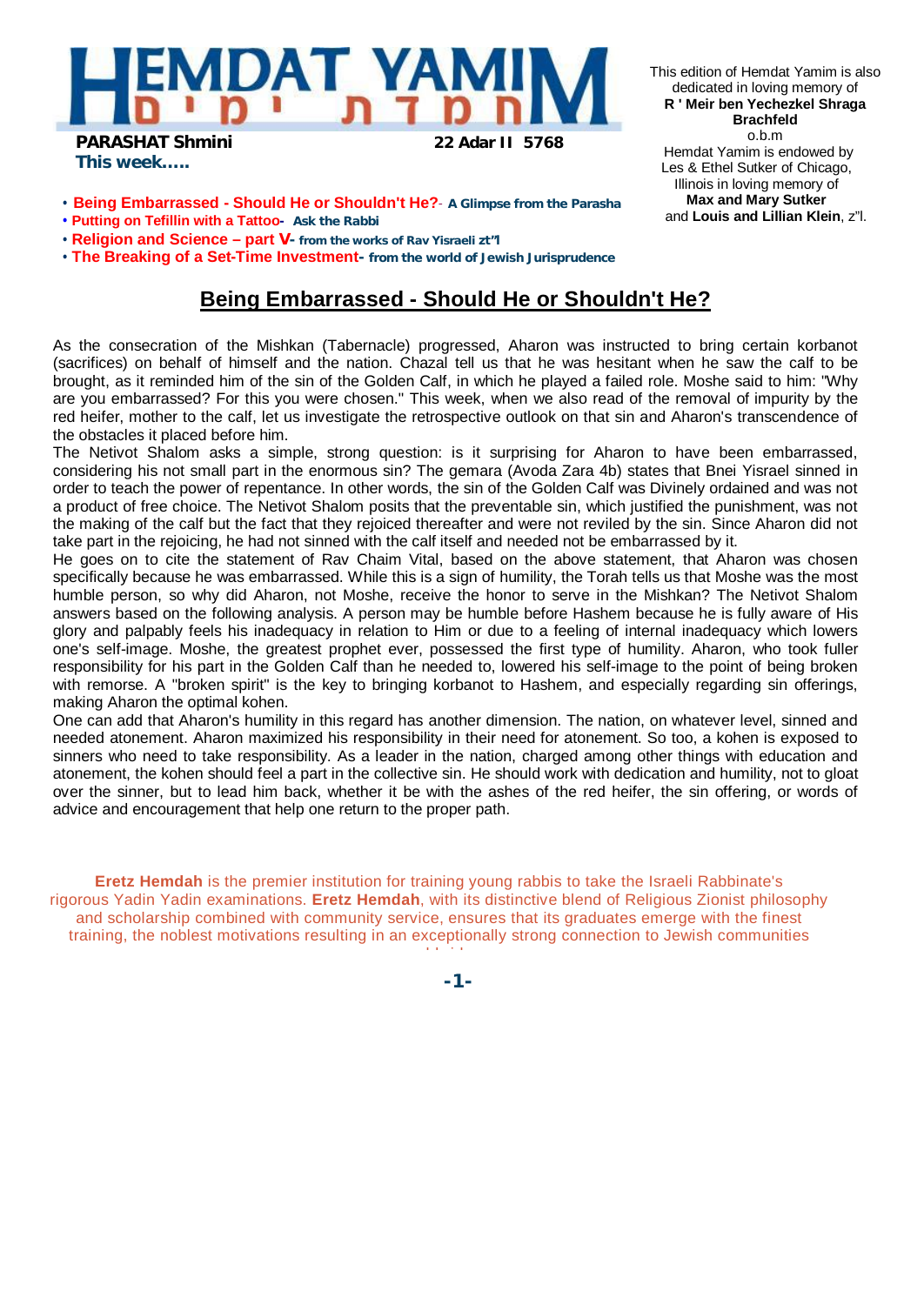



**Question:** I am studying to convert to Judaism with an Orthodox rabbi. I know that tattoos are viewed negatively by my rabbi and others. People are unaware that I have some (not obscene ones). I am concerned that when I will put tefillin on, people will find out. I have heard that people with tattoos are not be buried in a Jewish cemetery. Should I just not convert? Will rabbis accept me?

**Answer:** We mustn't advise whether you should convert without knowing you. However, tattoos should not be a serious factor. While there is a Torah prohibition not to have tattoos done (Vayikra 19:28), this applies only to Jews. Therefore, people should and a rabbi would know that you did nothing wrong and not cast aspersions on your worthiness as a convert. Despite rumors to the contrary, even one who had a tattoo made as a Jew (in a forbidden manner) may be buried in a Jewish cemetery. There is not even a clear obligation to remove a tattoo, as the main issue is the agreement to have it put in his flesh, not its existence (Bemareh Habazak V, 78). If it involves themes of paganism or obscenities, it is proper to keep it covered whenever possible (ibid.).

That being said, we understand your feelings and encourage you to avoid situations where you will be embarrassed later. When living as a religious Jew, your (visible) tattoos may make you stick out in a negative way. While one may either keep the fact of being a convert quiet or make use of the many sources that allow him to be proud of his brave, laudable step, you likely will not want to display elements of the past of which the tattoos remind people.

Let us take a quick look at some of the systems of removing tattoos. You should consider your options now because some systems are problematic for a Jew. Therefore, if a certain system is something you want to use (we do not give medical advice), the time to do it might be now.

One mild system (with moderate results) is to apply a chemical cream over time that fades the color of the tattoo. This is permitted for a Jew, which is good because even if you started now, your conversion may go through before you have completed treatment.

Plastic surgery (which is uncommon for tattoos) requires cutting the body and is halachically problematic because a Jew may not cause injury (even if it will eventually heal) to his body. While there are grounds for leniency when it is done to improve or beautify the body, not destroy it, the matter is best avoided when alternatives exist. Laser treatment, which breaks up the dyes and allows them to be removed from their position among the levels of skin, is usually not problematic because there is not always any damage and at least not serious scarring (Bemareh Habazak, ibid.).

A final system is called "cover up." One injects new dye that makes the tattoo only faintly visible. There is some question as to whether the full prohibition of tattooing applies only to writing or whether any mark is equally bad (see Rav Basri in Techumin X, pp. 282-7 and Bemareh Habazak II, p. 81). If inserting any mark is fully forbidden, then the cover up injection is likely forbidden. If simple marking is rabbinic and especially if it is forbidden only because it looks like tattooing, then there is room to say (although it is not clear) that when it is done in order to make the previous marks weaker, it is permitted. Furthermore, the full prohibition may not apply when it is made for a technical need such as marking a slave (obviously no longer in practice) (Shulchan Aruch and Rama, Yoreh Deah 180:3). If this rule is true (see Mishpetei Uziel II, YD 22 who says it is talking about an exceptional case), it is likely permitted when the injection is done to minimize an existing tattoo. Nevertheless, it is right to perform the cover up before converting. (B'tzel Hachochma V, 82 analyzes cover up at length and does not come to a clear conclusion).

 *"Living the Halachic Process" - We proudly announce the publication of our first book in English. "Living the Halachic Proces" a selection of answers to questions from our Ask the Rabbi project. A companion CD containing source sheets for the questions is also available. In honor of the book's debut we offer it at the special rate of \$20 (instead of \$25). Contact us at [info@eretzhemdah.org](mailto:info@eretzhemdah.org)*

> Have a question?..... e-mail us at **[info@eretzhemdah.org](mailto:info@eretzhemdah.org) -2-**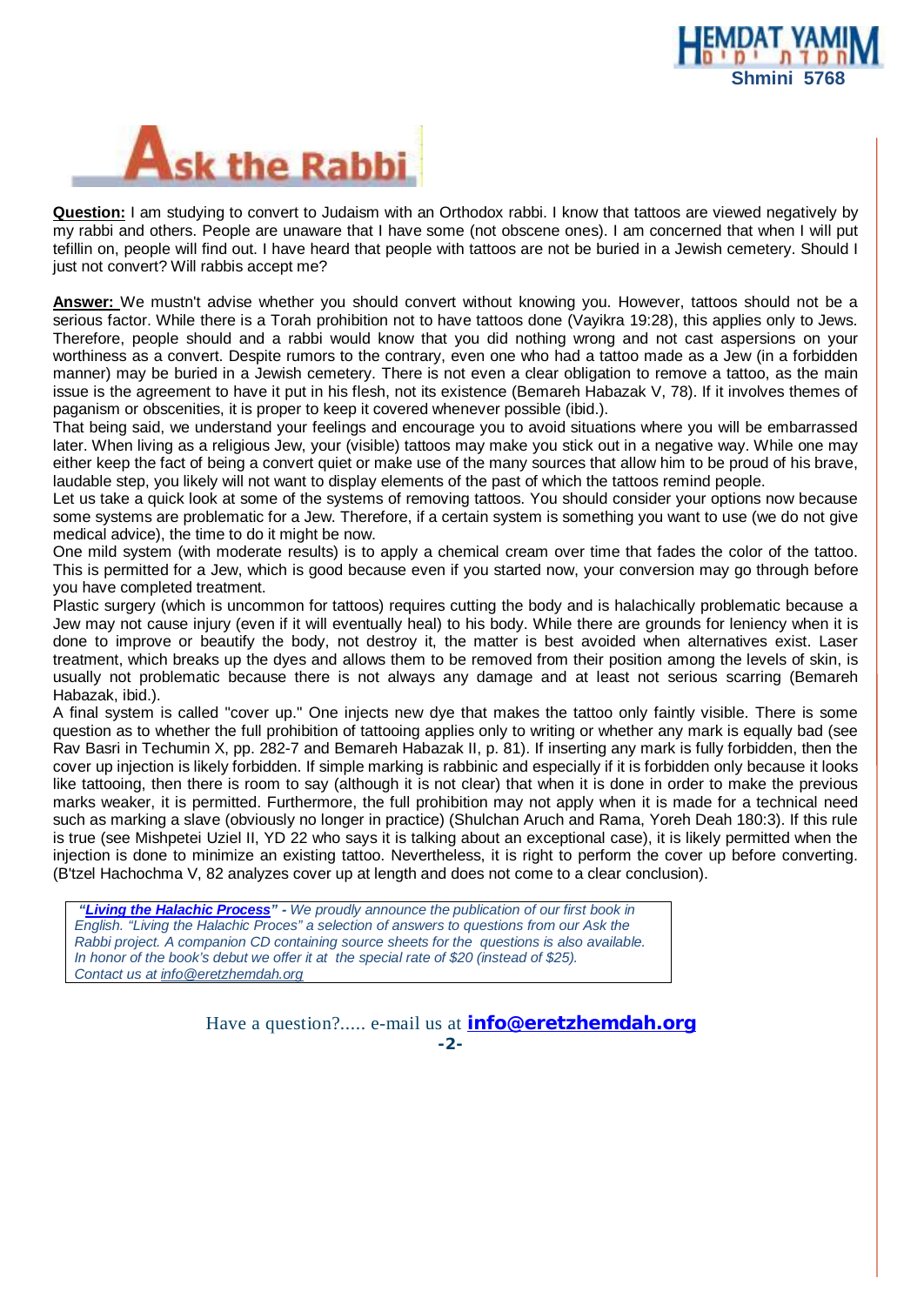



**Religion and Science- part V**

*(from Perakim B'Machshevet Yisrael, ch. 30)* 

Rav Yisraeli gathered classical and more contemporary rabbinic views on the interaction between religion/belief and science. We present his sources in an abridged, free translation form. 7. On the Matter of Contradictions Between Torah and Science Moriah pp. 167-172 (Dr. Yitzchak Breuer)

The heart and mind are scouts of sechel (the intellect). Sechel processes that which is given to it; without chomer (physicality), sechel would be empty, as it processes physicality according to its rules, thus creating experience. Science is to give correct experience. Sechel doesn't create chomer but understands that which it is given by creating concepts, "intellectual clothing" of chomer. Just as the ear cannot hear a flower's smell, sechel cannot grasp pure chomer but intellectual chomer.

There are things in the Torah that cannot accept any intellectual coverings because they are above sechel. These are things that are not given to sechel to understand but to the will to conquer. There are also things in the world that are totally beyond sechel, and their "clothing" does not bring them closer to sechel but covers them up from it. When sechel tries to use the heart and eye to scout it, the matter is only confused. The essence of the world, of that which comes from it, and of every phenomenon cannot be analyzed by sechel, for it is able only to connect phenomena to each other, and only the connection is intellectual. Sechel itself and the independent recognition of sechel are totally intellectual.

Regarding contradictions between Torah and science, one first has to check whether the topic of the contradiction is at all a matter of sechel. If not, as is usually the case, there is no contradiction but a misuse of sechel. Let us take the matter of free choice, one of the foundations of Jewish thought, and assume that science contradicts it. It is actually not a contradiction. If Reuven steals, the theft is a phenomenon of the external world. Sechel wants to connect the phenomenon to other phenomena, without which it will see the matter as out of its realm, and it is convinced that there must be a connection. If Reuven is poor and hungry, sechel will conclude that poverty and hunger caused the theft. In fact, intellectually, the theft is something that had to have occurred. However, if science says that not just by means of relation but intrinsically, the theft had to occur, it has gone beyond its bounds. The doctrine of free choice is not opposed to sechel, it just was not given to the realm of sechel to deal with, as the smell of a flower was not given to the ear. Rather, choice was given to the realm of desires. Human will should know that the Creator gave it the ability to free itself and overcome pressures, such as poverty and hunger.

Science's great achievements in the 19th century pushed off the centrality of philosophy and spread materialism in Europe. Unfortunately, science went so far as to assume it had solved all of the world's riddles. "We have checked the whole body and did find a G-dly soul." They replaced the pseudo-philosophical approach to the world with atheism. They removed the place for G-d and human freedom and inserted determinism. They threw all their anger at the Torah's opening portion, claiming many contradictions between it and science.

In truth, there is no contradiction between the "eternal" nature and the creation which was accomplished ex nihilo. This is described by the verse, "For He commanded and they were created and had them stand for all time; He placed a rule that will not be violated" (Tehillim 148:5-6). The wisdom of nature is the wisdom of "for all time," which Hashem inserted after He "commanded and it was created." The two parts of the verse are not contradictory. The wisdom of nature is correct if it says that according to its means of recognition, the world is millions of years old. We will continue next week.

**Mishpatey Shaul–** A new edition containing unpublished rulings by our late mentor, Maran Hagaon HaRav Shaul Yisraeli zt"l, in his capacity as dayan at the Supreme Rabbinical Court in Jerusalem. The book includes halachic discourse with some of the greatest poskim of our generation. The special price in honor of the new publication is \$15 (instead of the regular \$20).

## **Responsa B'mareh Habazak***, Volumes I, II, III, IV, V and VI:*

Answers to questions from Diaspora rabbis. The questions give expression to the unique situation that Jewish communities around the world are presently undergoing. The answers deal with a developing modern world in the way of "deracheha, darchei noam". The books deal with the four sections of the Shulchan Aruch, while aiming to also take into consideration the "fifth section" which makes the Torah a "Torah of life." (Shipping according to the destination)**Special Price:** 6 volumes of Responsa Bemareh Habazak - \$60 (instead of \$86)